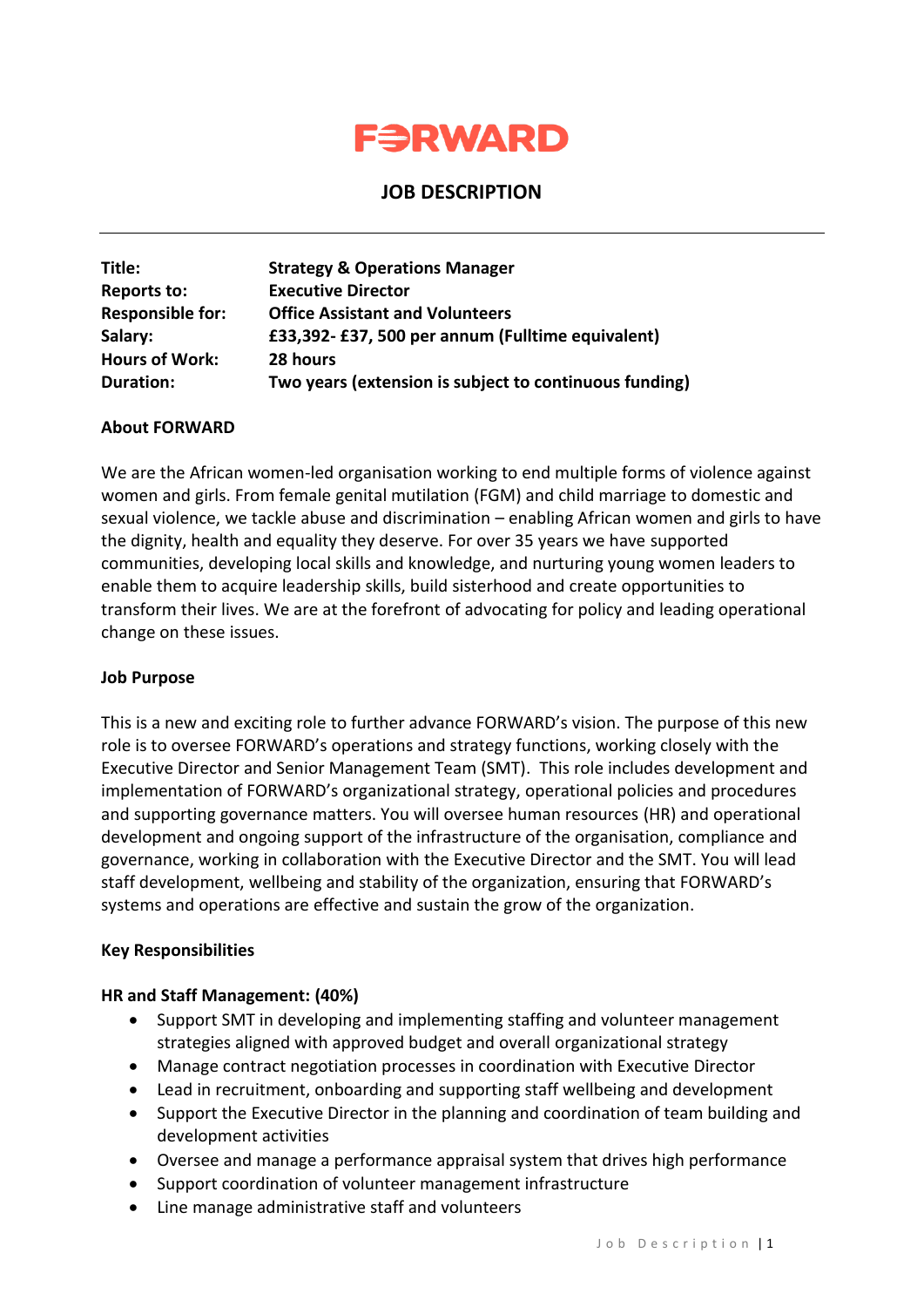## **Operations & Compliance Management: (30%)**

- Lead on office and building management functions
- Ensure adherence to bylaws and organizational policies, in coordination with Executive Director and SMT
- Develop and manage the administration budget and provide sign off of expenditure in line with approved budget
- Ensure adherence to all relevant national laws and regulations and reporting in relation to Charity Commission and Companies House
- Ensure all aspects of Health and Safety compliance are managed and upheld in all areas of operations, including annual reviews and audits
- Oversee project contracts to ensure compliance with relevant organizational policies
- Lead the organisation in management of risks. This will include leading in identification and tracking of risks; and implementation of mitigation plans.
- Take lead responsibility for the provision of IT and telecommunication services and equipment in liaison with external service providers
- Lead the organization in developing and maintaining organizational and administrative management systems, contractors and suppliers.

## **Governance and Strategic Direction: (20%)**

- Support the Executive Director on governance matters, including preparation of trustee agendas, meeting papers and minutes and running of committee meetings
- Support Executive Director in board recruitment and onboarding, including creating welcome package for new board members
- Lead on development of the annual organisational workplans in line with the strategy
- Oversee strategic planning review and development processes, alongside the Executive Director and SMT.

## **General Duties (10%)**

- Support our quality standards in relation to every aspect of the work to ensure that FORWARD maintains its distinctive positive reputation internally and externally
- Carry out all aspects of this job description in accordance with FORWARD's Staff Handbook and policies, including the Diversity and Equal Opportunities Policy; upholding the aims and objectives of the organisation fully.
- Carry out other duties as part of the Senior Management Team including organisational and management meetings / admin in line with the post's responsibilities
- Take steps to ensure the safety and confidentiality of service users, staff and stakeholders - adhering to organisational policies and procedures
- Carry out other duties appropriate to the role and deemed necessary for the effective functioning of the organisation e.g. occasional evenings and / or weekend work.

## **Confidentiality Clause**

All staff a have a duty of confidentiality to FORWARD, which exist in Common Law. FORWARD has a duty to maintain strict confidentiality in relation to information and the whereabouts of its users, and keep safe and secure all information given to its staff in the course of their duties. This applies not only during the course of employment but also after termination of employment. This confidentiality clause covers such matters as knowledge of FORWARDs business, information on our users, business contacts and policies & procedures.